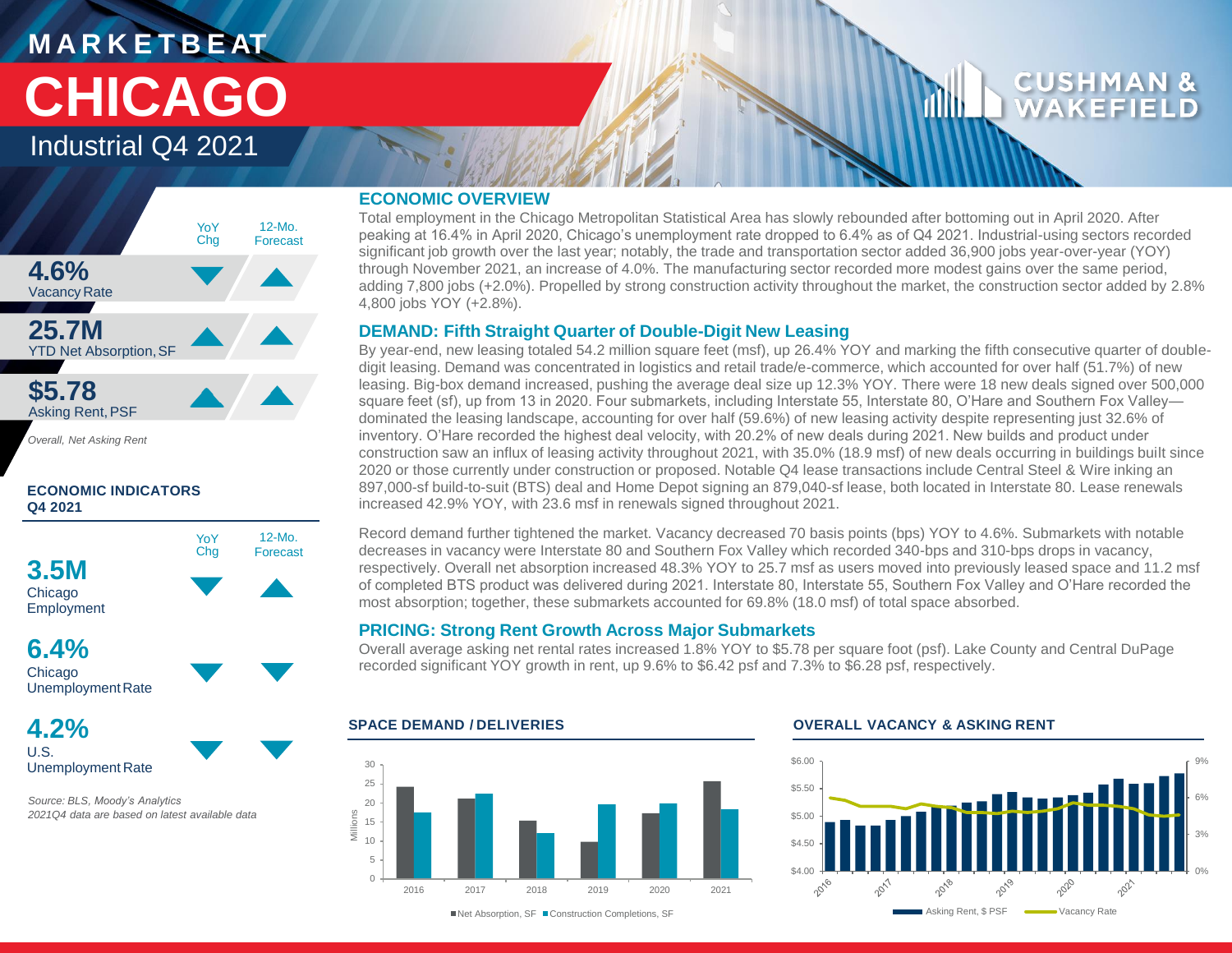# **M A R K E T B E AT** Industrial Q4 2021 **CHICAGO**

#### **Supply: Robust Construction Activity Persists, Spec Development Increases**

Chicago's industrial pipeline showed no signs of slowing as activity outpaced 2020's robust figures. Construction completions totaled 18.5 msf, with an additional 26.8 msf of inventory under construction – up 31.4% YOY. Submarkets with the most product delivered were Interstate 80, Lake County and Southeast Wisconsin, which collectively accounted for 46.2% of overall construction. Interstate 80, Southeast Wisconsin and Interstate 55 have the most product under construction, totaling 17.1 msf or 63.8% of overall under construction.

BTS development continued to increase, with 11.2 msf delivered during 2021, up from 4.6 msf one year ago. At current, the 9.2 msf of BTS product under construction accounts for 34.4% of inventory under construction. With several big-box BTS projects delivered throughout 2021, the average size of BTS under construction dropped 8.0% from 716,548 sf to 658,928 sf YOY.

Spec construction reached 17.6 msf, up from 6.4 msf one year ago. There has been 7.2 msf of spec product completed through year-end. The average project size jumped 41.1% from 276,968 sf to 390,709 sf as several 1 msf developments broke ground in recent quarters. Of the total 24.8 msf speculative product built in 2021 and currently under construction, 27.5% has been preleased, up from 21.5% last year. Over half (54.3%) of spec development is located within Interstate 80 and Southeast Wisconsin.

#### **Sales: User Sales Increase**

Investment sales reached 41.3 msf, down slightly from the 49.1 msf transacted one year ago. Investors paid premiums for product located in high-preforming submarkets. Interstate 80, Interstate 55 and O'Hare recorded YOY psf purchase price increases of 16.9%, 16.3% and 14.3%, respectively. User sales increased 50.7% YOY, totaling 11.6 msf, up from 2020's total of 7.7 msf. Nearly a quarter of user sales (22.3%) occurred within the Lake County and Chicago North submarkets.

## **OUTLOOK**

- The Chicago industrial market recorded five straight quarters of double-digit new leasing, due in large part to strong big-box leasing. This is expected to continue throughout 2022 with several large users still active in the market.
- Overall net absorption should see a substantial increase as previously leased space and BTS developments are occupied in 2022.
- Spec construction increased substantially YOY prompted by a tightening market. Spec development will continue to be concentrated in and around infill submarkets.
- Due to strong preleasing, speculative construction completions will not negatively impact vacancy in 2021.
- Demand from both investors and users for industrial product will remain strong in the coming quarters, pushing prices for well-located, high-quality assets. Tenant requirements for locations close to major population centers will continue and therefore we expect more infill, vacant big-box retail and outdated office space to be converted or demolished to make way for new industrial product.

#### **OVERALL NEW LEASING ACTIVITY**



**NEW LEASING BY INDUSTRY (2021)**



#### **NEW SUPPLY (COMPLETIONS & UC BY DELIVERY DATE)**

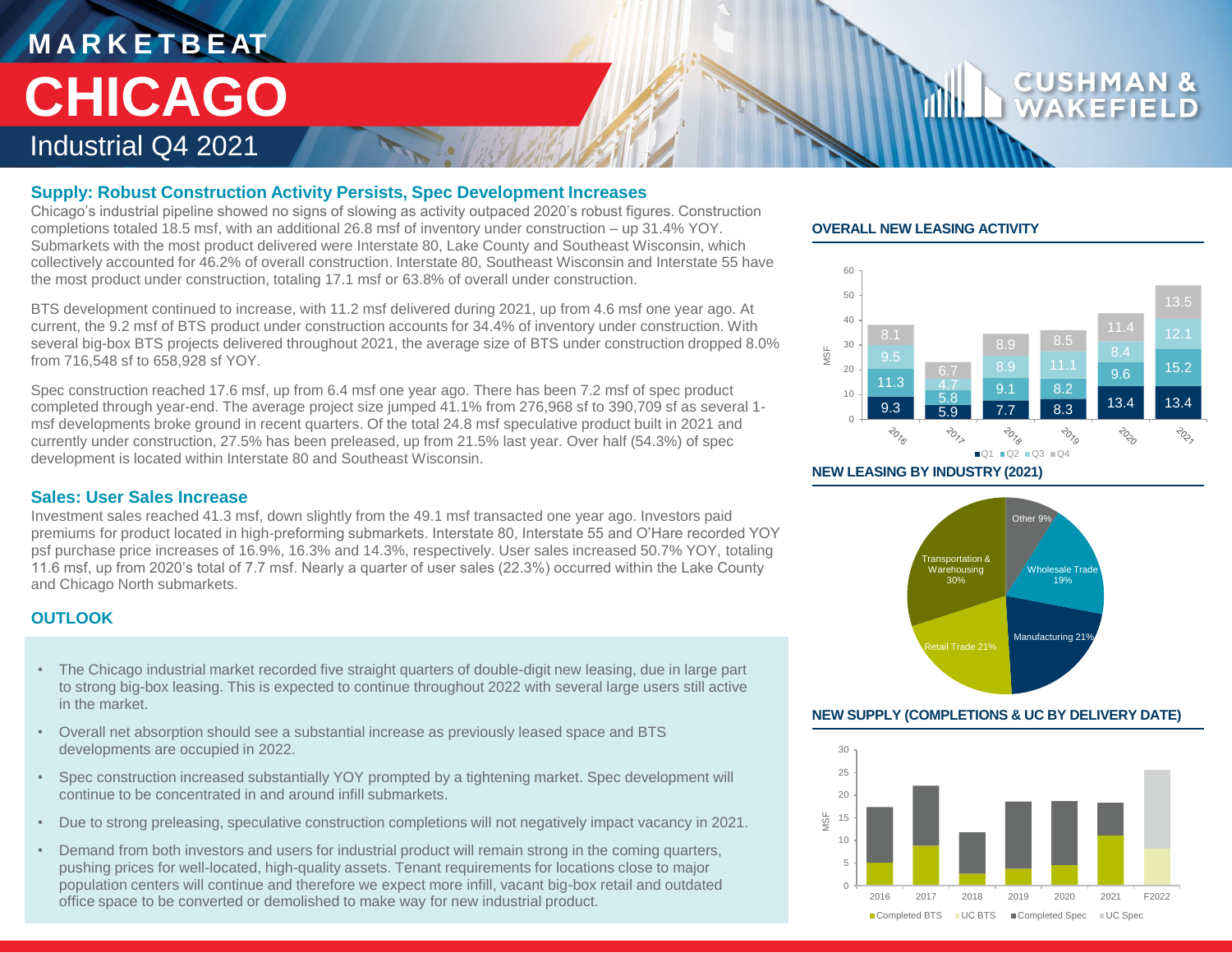# **M A R K E T B E AT** Industrial Q4 2021 **CHICAGO**

# $\mathbf{C} \cup$

rillin

## **MARKET STATISTICS**

| <b>SUBMARKET</b>           | <b>INVENTORY</b><br>(SF) | <b>OVERALL VACANT</b><br>(SF) | <b>OVERALL</b><br><b>VACANCY RATE</b> | <b>YTD OVERALL NET</b><br><b>ABSORPTION (SF)</b> | <b>YTD NEW LEASING</b><br><b>ACTIVITY (SF)</b> | UNDER CNSTR (SF) COMPLETIONS (SF) | <b>YTD CONSTR</b> | <b>OVERALL</b><br><b>WEIGHTED AVG</b><br><b>NET RENT* (MF)</b> | <b>OVERALL</b><br><b>WEIGHTED AVG</b><br><b>NET RENT* (OS)</b> | <b>OVERALL</b><br><b>WEIGHTED AVG</b><br><b>NET RENT<sup>*</sup></b> (W/D) |
|----------------------------|--------------------------|-------------------------------|---------------------------------------|--------------------------------------------------|------------------------------------------------|-----------------------------------|-------------------|----------------------------------------------------------------|----------------------------------------------------------------|----------------------------------------------------------------------------|
| Chicago North              | 89,859,028               | 3,348,332                     | 3.7%                                  | $-360,554$                                       | 540,639                                        | $\overline{0}$                    | $\overline{0}$    | \$6.00                                                         | \$14.32                                                        | \$6.65                                                                     |
| Chicago South              | 131,424,616              | 5,619,612                     | 4.3%                                  | 231,865                                          | 1,929,653                                      | 893,399                           | 1,743,188         | \$6.05                                                         | \$12.88                                                        | \$5.65                                                                     |
| <b>Western Cook County</b> | 102,619,578              | 3,241,311                     | 3.2%                                  | 401,633                                          | 2,549,739                                      | 777,092                           | 652,014           | \$4.36                                                         | \$10.08                                                        | \$5.04                                                                     |
| South Suburbs              | 86,573,311               | 3,566,744                     | 4.1%                                  | 419,518                                          | 1,774,290                                      | 1,688,650                         | 933,117           | \$5.60                                                         | \$5.49                                                         | \$6.42                                                                     |
| Northern Cook County       | 50,768,685               | 2,008,825                     | 4.0%                                  | $-229,359$                                       | 900,689                                        | 171,752                           | $\circ$           | \$6.69                                                         | \$6.79                                                         | \$5.51                                                                     |
| Northwest Cook County      | 32,710,504               | 1,537,551                     | 4.7%                                  | 234,617                                          | 714,876                                        | 677,981                           | 436,500           | \$5.31                                                         | \$7.70                                                         | \$4.97                                                                     |
| Northern Fox Valley        | 37,520,533               | 1,925,363                     | 5.1%                                  | 931,321                                          | 3,918,271                                      | 1,789,261                         | 230,829           | \$5.46                                                         | \$9.05                                                         | \$5.40                                                                     |
| Northeast DuPage           | 28,126,498               | 1,298,645                     | 4.6%                                  | 8,025                                            | 833,828                                        | 768,931                           | 322,400           | \$6.07                                                         | \$8.36                                                         | \$6.38                                                                     |
| Southern DuPage            | 14,974,421               | 470,634                       | 3.1%                                  | 176,548                                          | 260,747                                        | 126,445                           | $\overline{0}$    | \$6.18                                                         | \$7.35                                                         | \$6.33                                                                     |
| Central DuPage             | 45,892,943               | 2,000,604                     | 4.4%                                  | 469,482                                          | 1,866,362                                      | 292,500                           | 216,187           | \$5.46                                                         | \$6.36                                                         | \$6.42                                                                     |
| Southern Fox Valley        | 91,497,663               | 4,378,777                     | 4.8%                                  | 3,675,466                                        | 4,452,442                                      | 1,630,909                         | 900,942           | \$4.40                                                         | \$10.89                                                        | \$6.03                                                                     |
| Lake County                | 83,294,666               | 4,698,494                     | 5.6%                                  | 1,320,939                                        | 2,289,600                                      | 602,249                           | 2,403,500         | \$7.05                                                         | \$13.11                                                        | \$6.01                                                                     |
| <b>McHenry County</b>      | 21,713,050               | 1,890,286                     | 8.7%                                  | 37,206                                           | 217,070                                        | $\Omega$                          | $\circ$           | \$4.80                                                         | N/A                                                            | \$5.73                                                                     |
| Western Kane County        | 6,729,600                | 610,748                       | 9.1%                                  | 841,319                                          | 1,039,219                                      | $\mathbf{0}$                      | $\circ$           | \$5.42                                                         | N/A                                                            | \$3.69                                                                     |
| Interstate 55 Corridor     | 97,226,287               | 8,153,177                     | 8.4%                                  | 3,766,016                                        | 12,671,012                                     | 2,765,344                         | 2,221,025         | \$5.67                                                         | \$6.92                                                         | \$4.15                                                                     |
| Interstate 80 Corridor     | 104,419,751              | 3,679,555                     | 3.5%                                  | 7,190,390                                        | 7,995,734                                      | 9,987,934                         | 3,948,640         | \$4.85                                                         | \$7.34                                                         | \$4.67                                                                     |
| Interstate 39 Corridor     | 20,031,418               | 503,129                       | 2.5%                                  | 1,697,625                                        | 70,696                                         | 0                                 | 1,688,400         | \$4.35                                                         | N/A                                                            | \$6.08                                                                     |
| Southeast Wisconsin        | 50,197,900               | 3,214,117                     | 6.4%                                  | 1,582,799                                        | 2,950,718                                      | 4,337,101                         | 2,221,755         | \$5.16                                                         | N/A                                                            | \$5.05                                                                     |
| O'Hare                     | 95,596,488               | 2,874,664                     | 3.0%                                  | 3,319,095                                        | 7,179,098                                      | 297,328                           | 624,292           | \$6.29                                                         | \$8.34                                                         | \$6.93                                                                     |
| <b>CHICAGO TOTALS</b>      | 1,191,176,940            | 55,020,568                    | 4.6%                                  | 25,713,951                                       | 54,154,683                                     | 26,806,876                        | 18,542,789        | \$5.85                                                         | \$8.67                                                         | \$5.40                                                                     |

**KEY LEASE TRANSACTIONS Q4 2021**

*\*Rental rates reflect weighted net asking \$psf/year* MF = Manufacturing OS = Office Service/Flex W/D = Warehouse/Distribution

| <b>PROPERTY</b>                | <b>SUBMARKET</b>       | <b>TENANT</b>              | <b>RSF</b> | <b>TYPE</b> |
|--------------------------------|------------------------|----------------------------|------------|-------------|
| Central Avenue and Steger Road | Interstate 80 Corridor | Central Steel & Wire Co    | 897,000    | <b>New</b>  |
| 25101 South Ridgeland Avenue   | Interstate 80 Corridor | Home Depot Inc             | 879,040    | <b>New</b>  |
| 1701 Remington Boulevard       | Interstate 55 Corridor | Diageo North America, Inc. | 800,000    | Renewal*    |
| 1070 Windham Parkway           | Interstate 55 Corridor | PAE Inc                    | 723.291    | Renewal*    |
| 5800 Industrial Road           | Interstate 80 Corridor | ExxonMobil                 | 701,228    | Renewal*    |
|                                |                        |                            |            |             |

*\*Renewals not included in leasing statistics*

#### **KEY SALES TRANSACTIONS Q4 2021**

| <b>PROPERTY</b>            | <b>SUBMARKET</b>       | <b>SELLER / BUYER</b>                                    |         | <b>PRICE/S PSF</b> |
|----------------------------|------------------------|----------------------------------------------------------|---------|--------------------|
| 2695 Plainfield Road       | Interstate 80 Corridor | Angelo Gordon   Top Line Furniture                       | 654.328 | $$23.1M$$ $$35$    |
| 1400-1490 West Dundee Road | Northwest Cook County  | Rohrman Family Realty LP   Ridgeline Property Group, LLC | 494,560 | $$18.4M$ $$37$     |